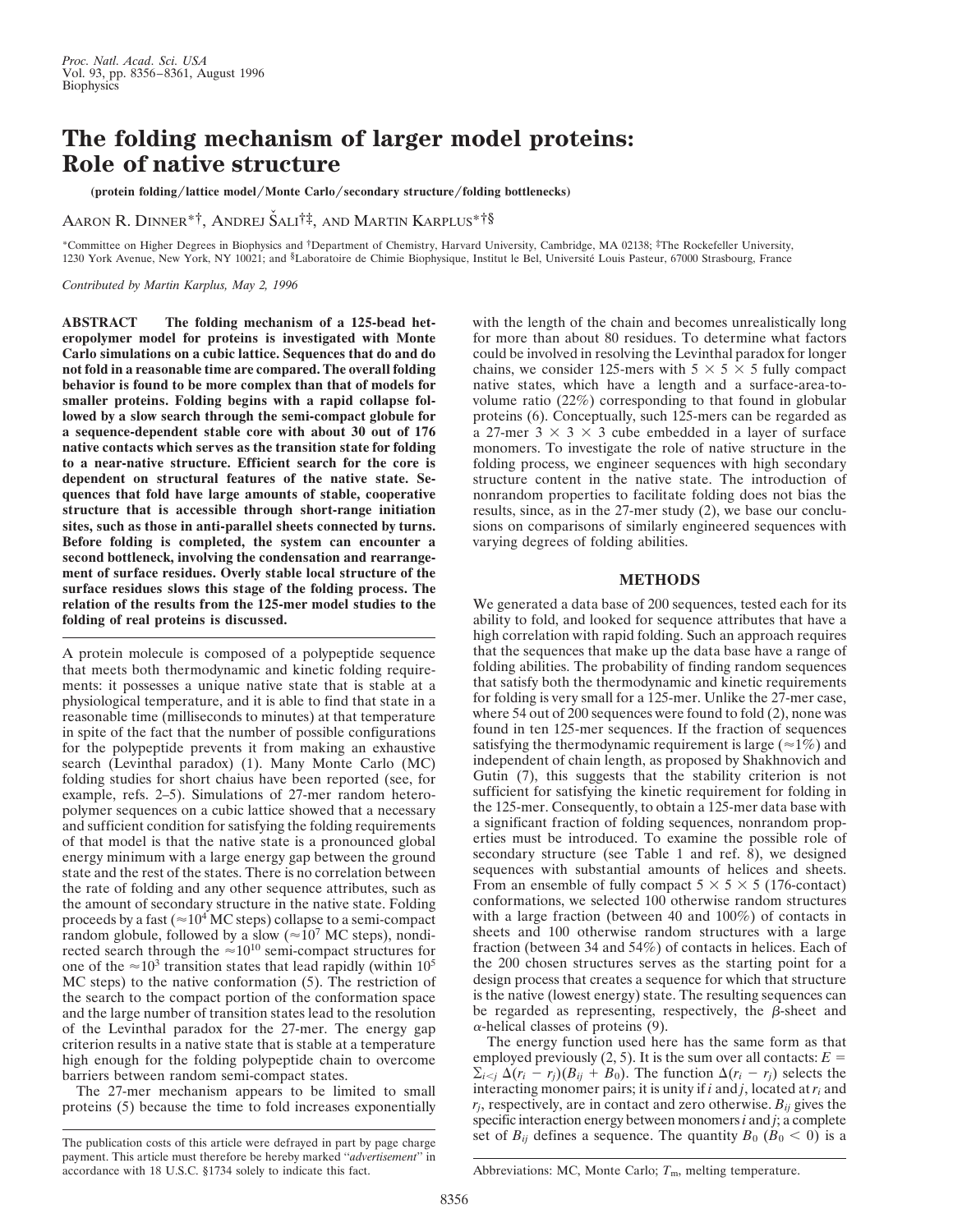To ensure that the chosen structures had the lowest energy, the  $B_{ij}$  values are selected from two Gaussian distributions: native  $B_{ij}$  ( $B_{ij}^{\varepsilon}$ ) with a mean of  $\varepsilon = -1.67$  and standard deviation  $\sigma_B \approx 1.0$  and nonnative  $B_{ij}$  ( $B_{ij}^0$ ) with  $\varepsilon = 0$  and  $\sigma_B$  $\approx$  1.0. Since there are far more nonnative contacts (3606) compared to 176), the overall  $B_{ij}$  distribution has essentially the same mean and standard deviation as the  $B_{ij}^0$  random distribution, which corresponds to that used in the 27-mer studies (2, 5). For 27-mer sequences generated in this manner, 196 out of 200 have a large energy gap and so met the folding requirements of ref. 2. On this basis, we expect and find that most 125-mer optimized sequences meet the thermodynamic requirement, which is expected to lead to an increase in the fraction of sequences capable of folding.

The 200 sequences were each subjected to 10 independent Metropolis MC trials (10), each of which started with a different random configuration. Trials continued for a maximum of  $50 \times 10^6$  MC steps and were terminated earlier if the chain found the native state (first passage time). The allowed chain moves are tail flips, internal bead flips, crankshaft rotations, and a composite move in which two to four single monomer or crankshaft moves are performed before applying the Metropolis criterion. The fraction of composite moves (distributed equally between 2, 3, and 4 simple moves) was 0.4, and the fraction of crankshaft moves (including those that are part of a composite move) was 0.4. Based on preliminary trials,  $B_0$  was set to  $-0.60$  and the temperature factor ( $k_BT$ ) was 1.34 for all trials; the latter corresponds to a range that yields rapid folding for the 27-mer sequences (11). MC sampling of the entire conformational space shows that this temperature approximates  $T_m$  for most of the sequences—i.e., they have a distribution of native state probabilities roughly centered on 0.50 with a standard deviation of 0.21.

As we show below, the folding behavior of the 125-mer sequences is more complex than that observed in previous lattice simulations. Consequently, the analysis cannot be based simply on sequences that repeatedly fold (reach the native state) and those that do not. Instead, the folding behavior of a sequence is measured both by the number of times it reached the native state in 10 trials  $(N_f)$  and by the average contact overlap between the native structure  $(Q_0)$  and the lowest energy structure sampled during each trial (*Qm*). Although *Qm* is not the highest *Q*<sup>0</sup> (computation of the latter requires more time), *Qm* was typically observed to be within 0.05 of the highest *Q*<sup>0</sup> in a total of 40 trials with 20 sequences; the Pearson correlation coefficient between these two quantities was 0.99. *Qm* identifies sequences that get close to the native state but fail to find it.

## **RESULTS**

The energy gap is determined by the scaled energy separation of the native and a random maximally compact state (12–14): it is given by  $\Delta/\sigma_B = [176(B_0 + \varepsilon) - E_0]/\sigma_B$  where  $\varepsilon$  and  $\sigma_B$ are the mean and standard deviation of the overall  $B_{ij}$  distribution, and 176 is the number of contacts in the maximally compact conformation. Although there is only a weak correlation between  $N_f$  and  $\Delta/\sigma_B$ , there is a strong correlation between  $Q_m$  and  $\Delta/\sigma_B$  (Table 1). This shows that the energy gap criterion is important for determining whether the protein gets near the native state  $(Q_m > 0.8)$ , which is a necessary but not sufficient condition for 125-mer folding. This result contrasts with those for the 27-mer for which such a large energy gap is necessary and sufficient for complete folding (2, 5), as it is in designed 27-mers to 80-mers (12–14).

To examine the folding from a random coil to a near-native structure (native contact overlap  $Q_0 > 0.8$ ), we plot the average first passage time for a given native contact overlap

Table 1. Comparison of sequence attributes and folding

|                   | All     |         | Helix   |         | Sheet   |         | $Q_m > 0.8$ |
|-------------------|---------|---------|---------|---------|---------|---------|-------------|
|                   | $N_f$   | $Q_m$   | $N_f$   | $Q_m$   | $N_f$   | $Q_m$   | $N_f$       |
| $\Delta/\sigma_B$ | 0.24    | 0.48    | 0.29    | 0.61    | 0.22    | 0.42    | $-0.20$     |
| $C_0(3)$          | $-0.48$ | $-0.46$ | 0.16    | 0.06    | 0.25    | 0.26    | $-0.33$     |
| $C_0(5)$          | $-0.40$ | $-0.33$ | $-0.11$ | 0.04    | 0.32    | 0.34    | $-0.31$     |
| $C_0(7)$          | 0.51    | 0.47    | 0.08    | 0.09    | 0.31    | 0.28    | 0.44        |
| $C_0(9)$          | 0.44    | 0.41    | $-0.11$ | $-0.08$ | 0.17    | 0.19    | 0.31        |
| $C_h$             | $-0.52$ | $-0.47$ | 0.02    | 0.17    | $-0.12$ | $-0.07$ | $-0.39$     |
| $C_{ps}$          | $-0.21$ | $-0.16$ | $-0.06$ | $-0.02$ | $-0.33$ | $-0.32$ | $-0.23$     |
| $C_{as}$          | 0.55    | 0.50    | 0.08    | 0.14    | 0.40    | 0.36    | 0.44        |
| $C_{t}$           | 0.56    | 0.50    | 0.19    | 0.13    | 0.38    | 0.35    | 0.47        |

Pearson linear correlation coefficients ( $r_{xy}$ ) between sequence attributes (*x*) and folding ability measures (*y*):  $r_{xy} = \sigma_{xy}^2/\sigma_x \sigma_y = \sum_i (x_i - \sigma_x^2)$  $-\langle x \rangle \left( \frac{\partial}{\partial x_i} - \langle y \rangle \right) / \sqrt{\left[ \sum_i n (x_i - \langle x \rangle)^2 \sum_i n (y_i - \langle y \rangle)^2 \right]}$ . A perfect correlation has  $r_{xy} = 1$ , a perfect anti-correlation has  $r_{xy} = -1$ . For the present sample sizes (see text),  $|r_{xy}| \ge 0.27$  provides at least 99% certainty of significance and  $|r_{xy}| \ge 0.45$  is enough to yield predictive accuracy.  $\Delta/\sigma_B$  is defined in the text.  $C_0(k)$  is the number of contacts in the native structure with contact order  $k = |i - j|$ , and  $C_h$ ,  $C_{ps}$ ,  $C_{as}$ , and  $C_t$  are the numbers of contacts in helices, parallel sheets, anti-parallel sheets, and turns, respectively. All elements of secondary structure must have at least two contacts to be counted; helices must have at least one complete turn. A contact may belong to more than one secondary structure group. See ref. 8 for full definitions.

 $[\langle t(Q_0)\rangle]$  for two sequences, one sheet and one helical (Fig. 1). There is a rapid collapse ( $\approx 10^6$  MC steps) to a compact globule with about 120 contacts (out of 176 possible) but little native structure ( $Q_0 \approx 0.25$ , corresponding to random overlap). There is then a slow search ( $\approx 20 \times 10^6$  MC steps) among semi-compact states for a particular set of about 30 contacts that form a spatially localized core in the native structure (Fig. 2). At the time the core is formed, the chain typically has about 60 native contacts ( $Q_0 \approx 0.35$ ): 30 in the core and 30 in the rest of the chain due to random overlap with the native state. Formation of this core occurs by a mechanism similar to the complete folding of a 27-mer—i.e., there is a random search for any one of a relatively large number of transition states that lead rapidly to the core structure. The transition states have a pairwise core contact overlap of about 70% with each other. This is slightly lower than that of the 27-mer transition states (85%) (15). Although 27-mers often globally unfold after finding the native state for the first time (5), the core does not, and the polymer chain rapidly condenses around it until  $Q_0 \approx$ 0.8 is reached. The nuclear role of the core is confirmed by the second set of curves in Fig. 1, which show rapid folding for trials in which the core contacts are introduced (see Fig. 1 legend for procedure).

For folding to high  $Q_0$  by this mechanism, the core must be readily found among the large number of semi-compact states, and it must be stable enough not to unfold before most of the chain condenses around it. The core contacts have average *Bij* of  $-2.00$ , compared to the overall average native  $B_{ij}$  of  $-1.67$ . The range of the core  $B_{ij}$  values is between about  $-3.35$  and 0.85, so that they are not simply the lowest energy native contacts. Nevertheless, the overall low energy of the core contacts and the correlations between  $Q_m$  and  $\Delta/\sigma_B$  indicate that the effectiveness of the core is directly related to its stability. This result was expected from the similarity between core formation and the folding of a 27-mer or a 36-mer; in the latter cases, increase in the stability of native contacts relative to others was shown to increase the energy gap and the folding rate (12, 14).

In contrast to the random 27-mer folding sequences, secondary structure plays an essential role in reducing the time required to search through the semi-compact globule for the core of the 125-mer. For the 27-mer, there is a rapid interconversion between globally different semi-compact structures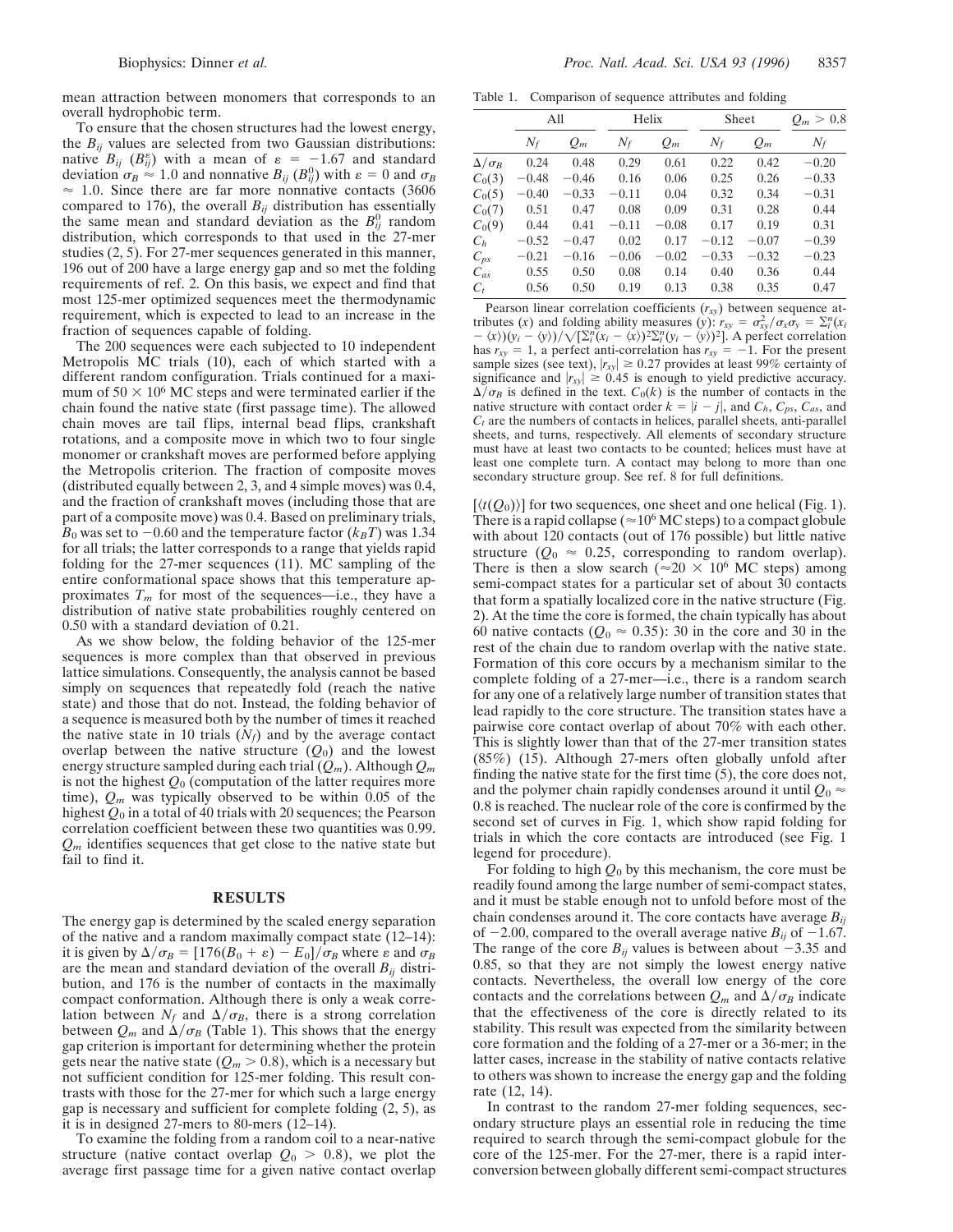

FIG. 1. Average first step  $[\langle t(Q_0)\rangle]$  at which a given fractional contact overlap with the native state  $(Q_0)$  is reached for  $(a)$  a helix sequence with  $N_f = 8$  and  $Q_m = 0.90341$  and (*b*) a sheet sequence with  $N_f = 10$  and  $Q_m = 1.0$ . Solid lines are for trials beginning in random configurations; dashed lines are for trials in which the core contacts are introduced, the other contacts are randomized at high temperature  $(T = 16,667)$ , and folding is subsequently allowed to proceed without any constraints at the normal folding temperature  $(T = 1.34)$ . Each average is over 50 trials; the error bars are the standard error of the mean. Since a chain may skip some  $Q_0$ , those  $t(Q_0)$  are taken to be the  $t(Q_0)$  of the next sampled  $Q_0$ ;  $t(Q_0)$  for  $Q_0$  higher than the maximum reached in that trial are assigned the maximum number of allowed steps,  $200 \times 10^6$ .

that allows a full random search for a transition state in the relatively small configuration space  $(\approx 10^{10}$  structures and  $\approx$  10<sup>3</sup> transition states). Such a search is not possible for the 125-mer where global interconversion is much slower and the space is much larger ( $\approx 10^{47}$  structures and  $\approx 10^{14}$  transition states). Analysis shows that it is important for core formation that a sequence have cooperative structures in its native state. Contacts are ''cooperative'' if formation of any one contact increases the probability of formation of the others. Further, the presence of short-range contacts within the cooperative structures allows them to be found more readily by a nondirected search. The structures which exhibit these characteristics most clearly are anti-parallel sheets and turns; Table 1 shows that there is a high positive correlation between  $Q_m$  and both of these attributes ( $r_{C,Q_m} = 0.50$  and  $r_{C_a,Q_m} = 0.50$ ; see Table 1 for definitions). The importance of cooperativity becomes apparent from comparison of these correlations to anti-correlations between  $Q_m$  and helical contacts ( $r_{C_hQ_m}$  =  $-0.47$ ). Since both turns and helices involve local contacts and differ only in whether they are followed by intermediate- or long-range cooperative contacts, the difference demonstrates the importance of cooperativity in folding to high *Q*0. The role of readily found short-range contacts is illustrated by the anti-correlation between  $Q_m$  and the cooperative parallel sheet contacts ( $r_{C_{ps}Q_m} = -0.16$ ). Parallel sheets have the same cooperative features as anti-parallel sheets; the difference between the two is that the former lack the short-range turn contacts that serve as initiation sites in the latter. The correlations between *Qm* and secondary structure are in accord with the correlations with  $C_0(k = |i - j|)$  (Table 1). For  $C_0(3)$  and  $C<sub>0</sub>(5)$ , the correlation is negative when considering all sequences since helical sequences, which fold less often, have many more  $k = 3$  and  $k = 5$  contacts. However, there is a weak positive correlation when one looks only at sheet sequences where most of the  $k = 3$  and  $k = 5$  contacts are in turns. The  $k = 7$  and  $k = 9$  contacts are found most frequently in anti-parallel sheets and consequently exhibit high correlations with  $Q_m$ ; interestingly,  $r_{C_{as}}Q_m > r_{C_0(7)Q_m} > r_{C_0(9)Q_m}$ , showing that having more cooperative contacts is more important than having more intermediate- or long-ranged ones, and that simply maximizing the number of longer-ranged contacts does not necessarily optimize the folding rate.

The energy gap and secondary structure, represented by  $\Delta/\sigma_B$  and  $C_t$  in Fig. 3, can be used together to distinguish sequences which repeatedly fold to high *Q*<sup>0</sup> from those that do not; a corresponding diagram is obtained with  $\Delta/\sigma_B$  and  $C_{as}$ . That both the stability and structural features are important is confirmed by the fact that the line drawn to maximize the number of correct predictions is not vertical. This partial uncoupling of stability and folding by the introduction of secondary structural elements goes beyond the 27-mer results and suggests that more cooperative structure can compensate for less energetic optimization.

Once  $Q_0 > 0.8$  is reached, many sequences encounter a second kinetic bottleneck, as indicated by the jump in  $\langle t(Q_0) \rangle$ near the native state (Fig. 1). This final stage of folding involves the rearrangement and condensation of surface residues (Fig. 2). When the chain first reaches high *Q*0, these residues are typically in a misfolded local globular structure that is separate from the core. Such local structures must dissolve before correct condensation can take place. During this stage of the simulations, the chain may unfold to as low as  $Q_0 = 0.5$  prior to rapidly refolding. These fluctuations are not equivalent to the global unfolding observed for a collapsed 27-mer since the core remains folded.

To understand the final stage of folding, we examine certain statistical correlations. For the 137 sequences with  $Q_m > 0.8$ , there is an anti-correlation between  $\Delta/\sigma_B$  and  $N_f(r_{\Delta/\sigma_B N_f}$  =  $-0.20$ ; see Table 1), which indicates that better folding sequences tend to have contacts with less individual stability in noncore regions. This is confirmed by the fact that the anti-correlation is even stronger  $(-0.28)$  if one looks only at surface contacts. The contrast with the high positive correlation for core formation demonstrates that overstabilization makes it difficult for the chain to convert misfolded surface regions that occur in the simulations into the native structure. This slows down completion of folding. The correlations between cooperative structure folding  $(r_{C_a,N_f}$  and  $r_{C_t,N_f})$  for the 137 sequences are lower but in the same direction as those for core formation—i.e., cooperative structure accelerates the final stage of folding, but less so than for core formation. Sequences with more cooperative native structure have a lower random overlap with misfolded structures, but interconvert between near native structures more slowly. This suggests that rapid completion of the folding reaction involves a balance between simplification of the search by the presence of cooperative elements and overstabilization of misfolded structures. At low temperature, a free energy barrier is present that is reduced as the temperature is raised. This is in accord with the primarily energetic origin of the final folding bottleneck. The most efficient folding sequences are ones that avoid getting trapped in structures which have local similarity to the native state but lack the overall fold. Similar behavior was observed in one of the pioneering lattice simulations (16) in which the only attractive interactions were between monomers in contact in the native state.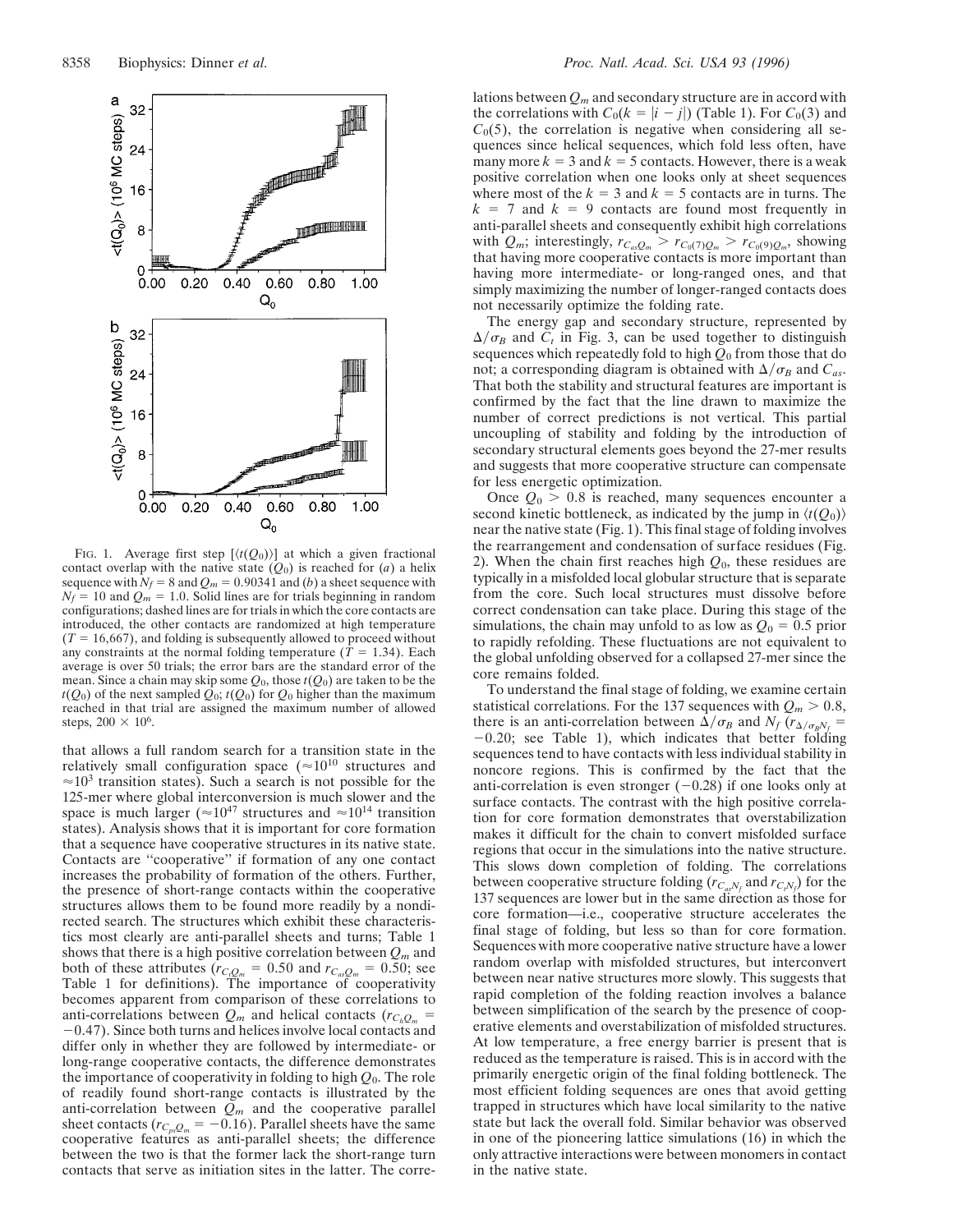

FIG. 2. Stereodiagrams of the relative order of folding mapped on the native structure for the sequences shown in Fig. 1. The contacts of core monomers are shown by dashed lines. Black monomers have probability  $\geq 75\%$  of being in their native position relative to the core in the last structures at  $Q_0 = 0.5$ , white monomers have probability  $\leq 75\%$  of being in the native position relative to the core in the last structures at  $Q_0 = 0$ 0.80, and gray monomers include all others. Probabilities are based on 50 trials.

## **DISCUSSION**

A comparison of folding and nonfolding 125-mer sequences with either helical or sheet native structure was made to distinguish the characteristics necessary for folding from those common to all such sequences that are thermodynamically stable. This comparison is an essential element of the present approach and previous 27-mer studies (2, 5) that differentiates them from experiments and most other folding simulations,



FIG. 3. Folding predictions with a combination of stability and structural measures. Comparison of the  $(+)$  92 sequences with  $Q_m$ 0.9 to the ( $\odot$ ) 14 with  $Q_m < 0.5$ . The correlation coefficient between  $\Delta/\sigma_B$  and  $C_t$  is 0.038, indicating independence. The dotted line is drawn to separate folding and nonfolding sequences [its equation is *Ct*  $= -1.92(\Delta/\sigma_B) + 541.15$ .

which consider only sequences that fold (but see refs. 17 and 18). A large number of sequences (200) were studied to make possible meaningful generalizations.

Complexities not evident in simulations of shorter chains appear in the folding of the 125-mers. The folding mechanism consists of two separate stages. The first stage involves formation of a core that serves as a nucleus for folding to a near-native ( $\approx 80\%$ ) structure, and the second stage involves rearrangement and condensation of the remaining residues around the core to form the native structure. The cores consist of about 30 monomers with  $\approx$ 30 native contacts and have a compact but not entirely regular form. A different core is associated with each sequence, each of which has a different native state.

During the folding process, the core is found by an extension of the 27-mer random search mechanism. Formation of the core is facilitated by both the stabilities of its contacts and the presence of cooperative secondary structure with effective initiation sites. The strong dependence of the ability of a sequence to fold in a reasonable time on both the distribution and position of its native contacts contrasts sharply with the random 27-mer chains (2). The essential difference is that the 27-mer collapsed globule can rearrange rapidly enough to do an efficient random search; in the 125-mer, the need for such a complete rearrangement is obviated by the formation and persistence of cooperative structure that restricts the search.

The results for formation of the core in the 125-mer are different from the nucleation mechanism found for folding 36-mer sequences that were optimized to have a large energy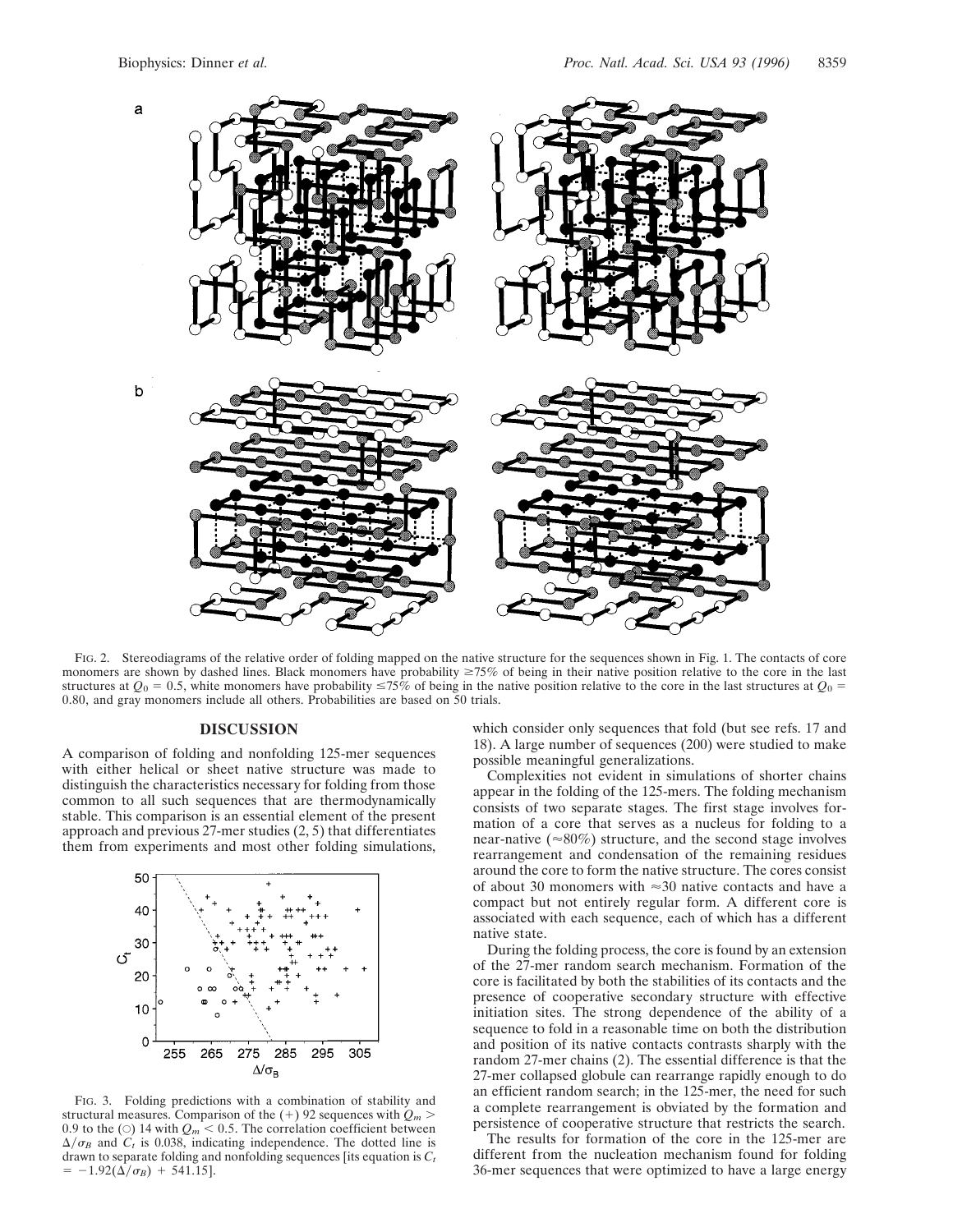gap without any structural considerations (19). In that case, about eight obligatory monomers served as the nucleus. Thus, for chains with lengths on the order of 36 residues, there are at least two different folding mechanisms for energetically optimized sequences. One is a random search restricted by secondary structure, as in the 125-mer, and the other is the nucleation mechanism of the 36-mer (19). Unlike the 36-mer nucleus, few, if any, of the core contacts in the 125-mer are absolutely necessary for it to function as a transition state to higher *Q*0.

The importance of the native state contact distribution, which was found to play a role in both core formation and the final condensation to the native state, has been the focus of a number of lattice simulations of short chains. Govindarajan and Goldstein (20) used exhaustive enumeration of short chains in two and three dimensions to demonstrate that the structures which are more readily energetically optimizable by their criterion are those with fewer short-range interactions. Since they did not study the actual folding kinetics, the relevance of their results depends on the assumption that the optimization parameter is closely linked to folding ability. Abkevich *et al.* (21) examined three highly optimized 36-mer sequences, each with a different distribution of native contact orders. They found that a sequence with a (nonmaximally compact) native state having a large number of  $k = 3$  contacts folded more slowly than either a sequence with a randomly chosen  $3 \times 3 \times 4$  cube as its native state or a sequence with a (nonmaximally compact) native state without any  $k = 3$ contacts. Their observation that the two sequences with cooperative contacts fold better than the one with only noncooperative contacts is in agreement with the strongest structural correlation of the present study. However, their conclusion that short-range contacts hinder folding appears to be in disagreement with the present work and that of Dill *et al.* (22). To understand the origin of this difference, it should be noted that the 36-mer of ref. 21 with primarily short-range contacts is noncompact and has almost no long-range interactions; it lacks the cooperative contacts that we found to be essential for fast folding to a near-native structure. It corresponds more closely to the model introduced by Zwanzig *et al.* (23) in which the local biases toward the native conformation are more important than the tertiary interactions. Folding of such a model is noncooperative and the chain spends a significant fraction of its time in conformations intermediate between the completely folded and unfolded states (24). The 125-mer helical sequences have on the order of half their interactions in long-range contacts and exhibit the cooperative ''all-ornone'' transition characteristic of protein folding. In addition, the greater length of the 125-mer sequences permits a more coarse-grained analysis of short- versus long-range contacts. For example, there is little difference in the time it takes to find  $ak = 3$  and  $ak = 5$  contact by a random search, so we consider both to be short range. From this point of view, the other two 36-mer sequences of ref. 21, one of which has no  $k = 3$  contacts and one of which is "random," are in the same "class" (a class which is more similar to sheet sequences than to helical ones). Also, the small size of the 36-mer reduces the importance of readily accessible initiation sites for cooperative structures because they cannot have really long-range contacts, which puts fewer kinetic accessibility demands on the chain.

Dill *et al.* (25) addressed the issue of accessibility and ease of propagation in the ''hydrophobic zipper'' hypothesis. In this scheme, short-range hydrophobic contacts form first and facilitate the subsequent formation of cooperative long-range hydrophobic contacts by restricting the chain. In disagreement with one aspect of the hydrophobic zipper hypothesis, native secondary structure formation follows collapse to a compact disordered globule in the present study. This ''burst collapse'' is a consequence of the choice of  $B_0$  and was studied in ref. 26. Although compactization may slow certain steps in the folding mechanism by making rearrangement more difficult, it speeds up a random search by reducing the number of states. As for core formation, the different models show that both random collapse or collapse to an ordered structure can occur, depending on the choice of simulation parameters.

A variety of comparisons can be made with experimental results for protein folding. The role of initiation sites and stable cooperative structure is in agreement with the statistics for data bases of known protein structures. Brocchieri and Karlin (27) classify spatially adjacent residues by sequence separation. In agreement with the conclusion that long-range cooperative structure helps restrict the search for the core, they find that buried amino acids are most commonly separated in the primary sequence by more than 50 residues. Exposed amino acids are most commonly within 4 residues of each other, in accord with the slowing down of the final stages of folding for structures with more cooperative, longer-range surface contacts. The largest number of strand–strand contacts were those with sequence separations between 5 and 20 residues, as expected for two strands separated by a tight turn. Rooman *et al.* (28) derived a knowledge-based potential of mean force that considers only local (within 8 residues along the sequence) interactions to identify structural fragments (between 5 and 15 residues) with large stability; where data were available, such units were found to correspond to early folding regions. Corresponding initiation sites have been studied by Avbelj and Moult (29). These results and solution measurements of peptide fragments (30) are in accord with the lattice model results that tight turns between anti-parallel sheets tend to favor fast folding.

Studies of hen lysozyme demonstrate that there is a rapid collapse to a compact globule followed by rearrangement to a more native-like state (31). Although human lysozyme differs in that it directly forms a correctly folded stable and cooperative core consisting of two helices at the N terminus and one at the C terminus (32), both sequences exhibit kinetics indicating that there exist parallel fast and slow pathways, in analogy to the 125-mer.

For cytochrome *c*, folding studies indicate a ''burst'' collapse, followed by a docking of the N- and C-terminal helices (33). This early structural feature corresponds to the most stable of a series of metastable partially unfolded forms, each of which differs from the previous one by the sequential loss of a cooperative folding unit (34). Thus, folding is thought to proceed by formation of a stable core (the pair of terminal helices and their hydrophobic contacts) followed by sequential condensation of the rest of the protein, in analogy to the result of the 125-mer. Cooperativity in the folding units thus appears to be essential for both the thermodynamics and kinetics of cytochrome *c* folding.

Core formation followed by sequential growth was observed in mutational analyses of folding of both CI2 (35) and barnase (36). Although one or two residues appear to be involved in essential contacts, most are present only part of the time in the transition state for folding, as for the 125-mer. CI2 exhibits two-state kinetics and lacks an observable barrier near the native state (35). Although some of the 125-mer sequences also fold immediately from the near native to the native state, many exhibit more complex behavior similar to barnase (35, 36) and lysozyme (31, 32), which have transition states near the end of the folding pathway.

Toward the end of the folding process, the residues at the surface are found to rearrange and condense to form the native state. Although the chain does not undergo global rearrangement, as in the 27-mer, the monomers added in the sequential growth stage often rapidly unfold and refold, reaching *Q*<sup>0</sup> values as low as 0.5. Partial core restructuring occurs in some folding trajectories, but the dominant role is played by the surface residues. The folding kinetics of the bovine pancreatic inhibitor involve a slow step that disrupts native structure, even